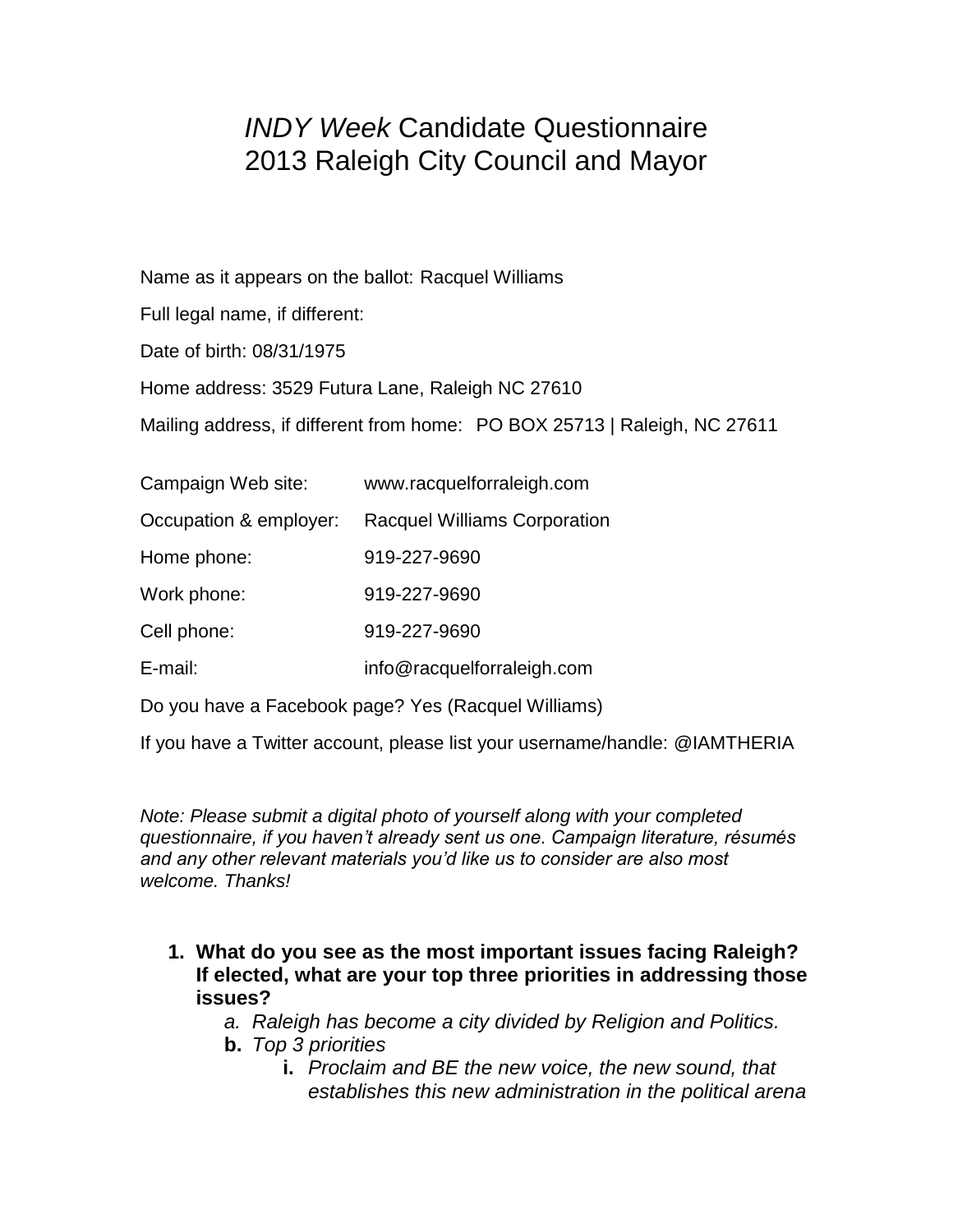- **ii.** *Dismantle Religion–Unify the 600+ church to the One Church of Raleigh*
- *iii. Create a climate of investment within the Southeast Raleigh area whereby the District can join Raleigh counterparts in its health, wealth and prosperity.*
- **2. What in your record as a public official or other experience demonstrates your ability to be effective on the issues you've identified? Please be as specific as possible in relating past accomplishments to current goals.**
	- **a.** *The contribution that I make to the lives of broken people on a daily basis, my ability to take such persecution and bounce back, my ability to master the nature of Love are just a few attributes and accomplishments which demonstrates my ability to answer the call of the Righteous in Authority.*
	- **b.** *Breaking free from a merciless welfare system that penalized me for wanting to be free, setting myself free from the mental bondage that would otherwise keep me sought in that situation and others just like it.*
	- **c.** *Being an entrepreneur and mom of four*
	- **d.** *Facing the most brute, brash and evil manner of man and still being able to posture my heart to LOVE not only qualifies me for this race, but helps me prepare others for what is soon to come.*
	- **e.** *Keeping my pursuit one of the Kingdom of God and his righteousness and keeping my heart free and clear from all offense postures me to hear the voice of God.*

# **3. Indy Week's mission is to help build a just community in the Triangle and North Carolina. Please point to a specific position in your platform that would, if achieved, help further that goal.**

*The platform Righteous in Authority is about Justice. Justice is a nature by which one rules. In order to produce Justice–a people would have to become Justice; for you can only produce after your own kind. Justice is not created by a written law or decree…it is established by way of its nature. If we want Justice–lets become the Justice we desire to see.* 

# **4. Identify and explain one principled stand you would be willing to take if elected that you suspect might cost you some popularity points with voters.**

*My whole platform of the Righteous in Authority has caused me popularity*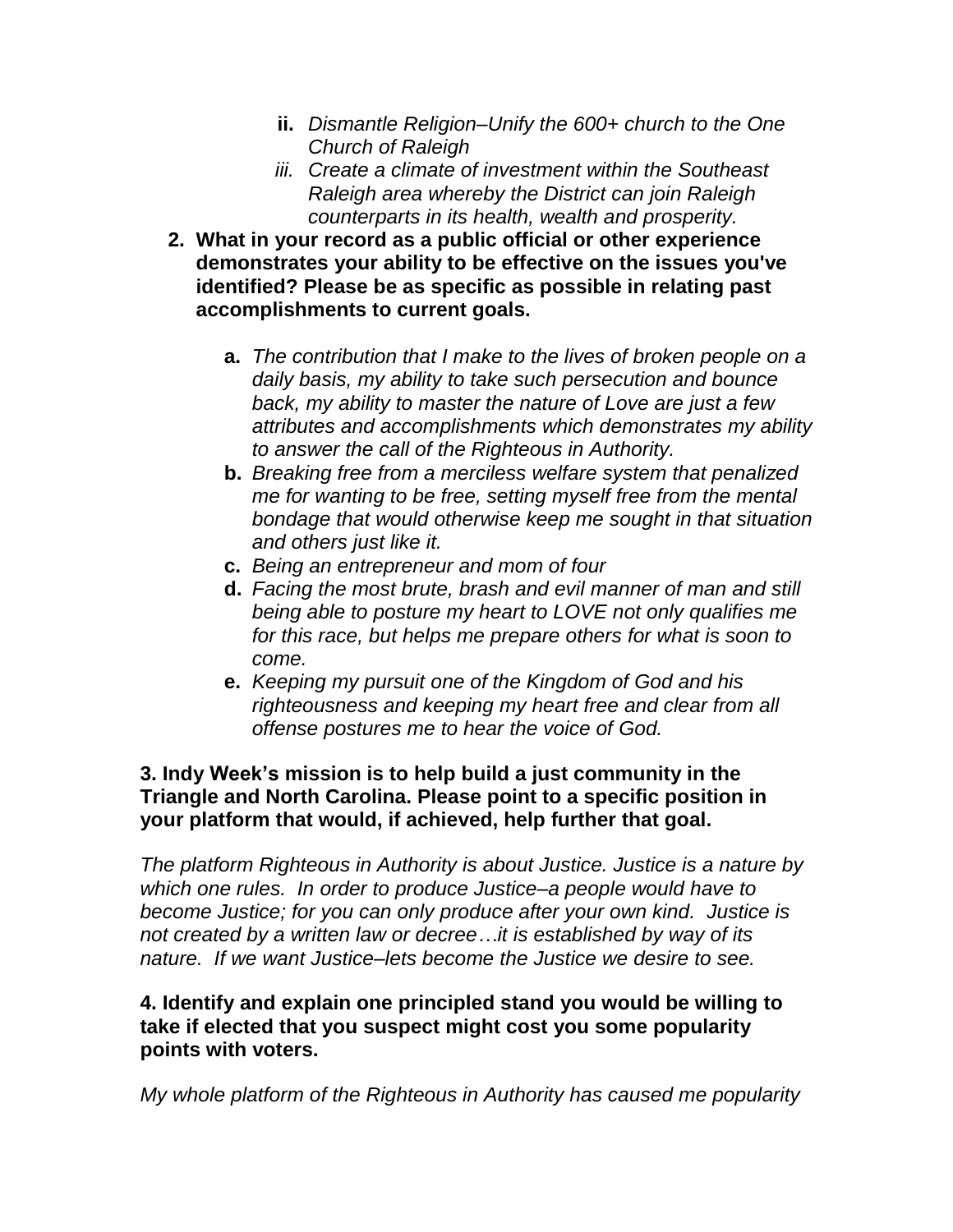*points with voters. My platform embodies the true nature and principles by which Christ himself came to establish. However, I will stand even if it means to stand alone. Just know that I came in second place last election, something that if I ran on my own platform, surely I would take the seat this time around. But I have heard the voice of the Lord and I will obey the Father for it is "HIS WILL" that will prevail.* 

# **5. If these issues haven't been addressed above, would you please comment on:**

**a) The role of City Council members and their relationship to the manager and staff is an issue currently. Some think council members should talk only to the manager, insulating staffers from political pressure. Others think the members should also be able to question department heads and staff as part of their policy oversight role and to resolve constituents' problems. A middle course would be oversight by committee, a time-consuming job for the part-time council. What's your position on this?**

*Transparency brings about few questions and leaves very little up to speculation. There is nothing private and or secret within the City especially when it's the entire infrastructure is paid for by tax-payers' dollars. As council, I have a right to question anyone about anything at any time. Does that mean I will get an answer or the answer I am looking for? No! But there should be no policy which prevents open dialogue between city council members, city manager, attorney and staff.* 

# **b) Council members are paid little (\$17,000 for the mayor; \$12-13,000 for the others) and, except for the city attorney and clerk, no professional staff report to them. All staff work for the manager. Would you change this system at all, and if so, how?**

*Absolutely! A house divided cannot stand. It is imperative as a City moving forward on one page–on one accord that we all have open dialogue. Bureaucracy is so painful and really unnecessary! I would change the entire infrastructure whereby the accountability to leadership was expected and open. The city does more than push paper, it delivers a mindset, an attitude and a spirit behind the work that is being done. Without a knowledge on the affairs of the people, than you inherently have a staff that is disconnected from the most important aspect of the councils functions–governance. When you leave people (staff who do the work) out of the loop you are also leaving their ideas, thoughts and innovation out of the thought process.*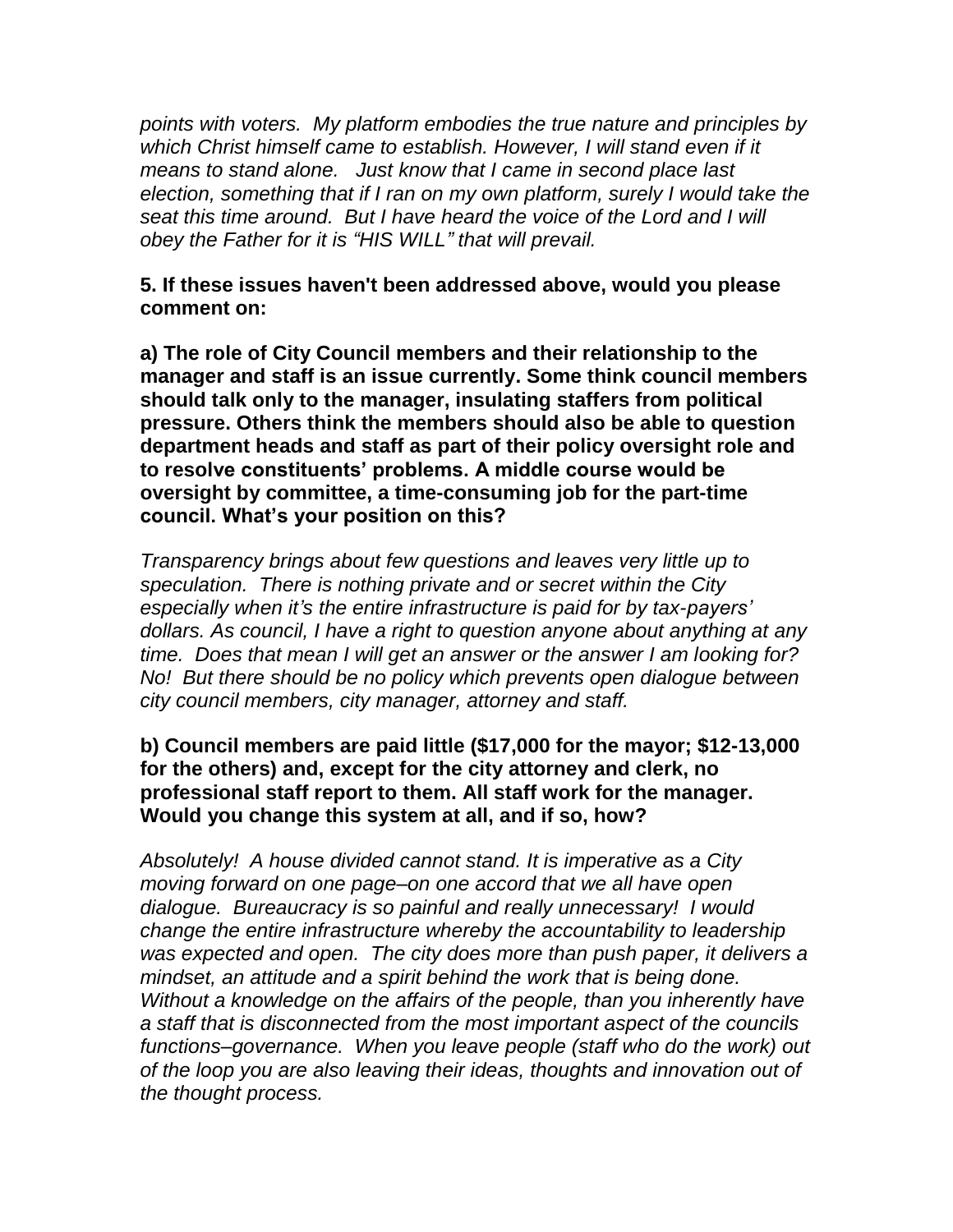**c) In light of the scandal unfolding at the Raleigh Business and Technical Center, supposedly a business incubator, is it time to beef up the City Council's oversight mechanisms? Are other citysponsored agencies and city departments vulnerable to similar problems?**

*Beef up the City's oversight is an understatement. To think that the fraud that went on with the RBTC was not known for the last 12 years is naivety. Lawrence Wray was not only the assistant city manager; he was also the RBTC board chair, secretary and treasurer. If you think no one in the city knew of his fraudulent activities then we are worse off than I thought.* 

*Here's a thought: Black people cannot go into a department store without being watched. What more for a Black Assistant City Manager who works in the Administration and Budget division. You mean to tell me that no one watched him for 12 + years. LOL!!!!! Lawrence got away with this kind of fraud only because there were bigger wolves in the pack getting away with far more than a few hundred thousand dollars (crumbs to the big bad wolves).* 

*The greater issue is who will report the story without political slant or pressures. Who will report that tax-payers money was invested into an entity (RBTC) which was dissolved in 2008 effective 2006? Who will give an answer? A press release was submitted with evidence and still no one has uttered a word.* 

### **d) Do you support the goals of the 2009 comprehensive plan and the brand new Unified Development Ordinance? Will these two initiatives really change the way Raleigh develops over the next several decades—and for the better? Or for the worse?**

*I don't support the works of the city in its entirety. If it is developed out of a place where God was not acknowledged, or sought for the betterment of his people than it will fall and will not work. We can change the way Raleigh develops on paper all day, but if the people's attitudes, mindsets, hearts and nature's don't change, you will have a beautiful broken city. One that looks good on the outside but one that is rotten to its core on the inside. Then we look like great sales men and imposters.* 

# **e) How important is improving public transit in Raleigh and the region to the city's future prosperity, do you think?**

*Prosperity is more than money and the things that money can buy.*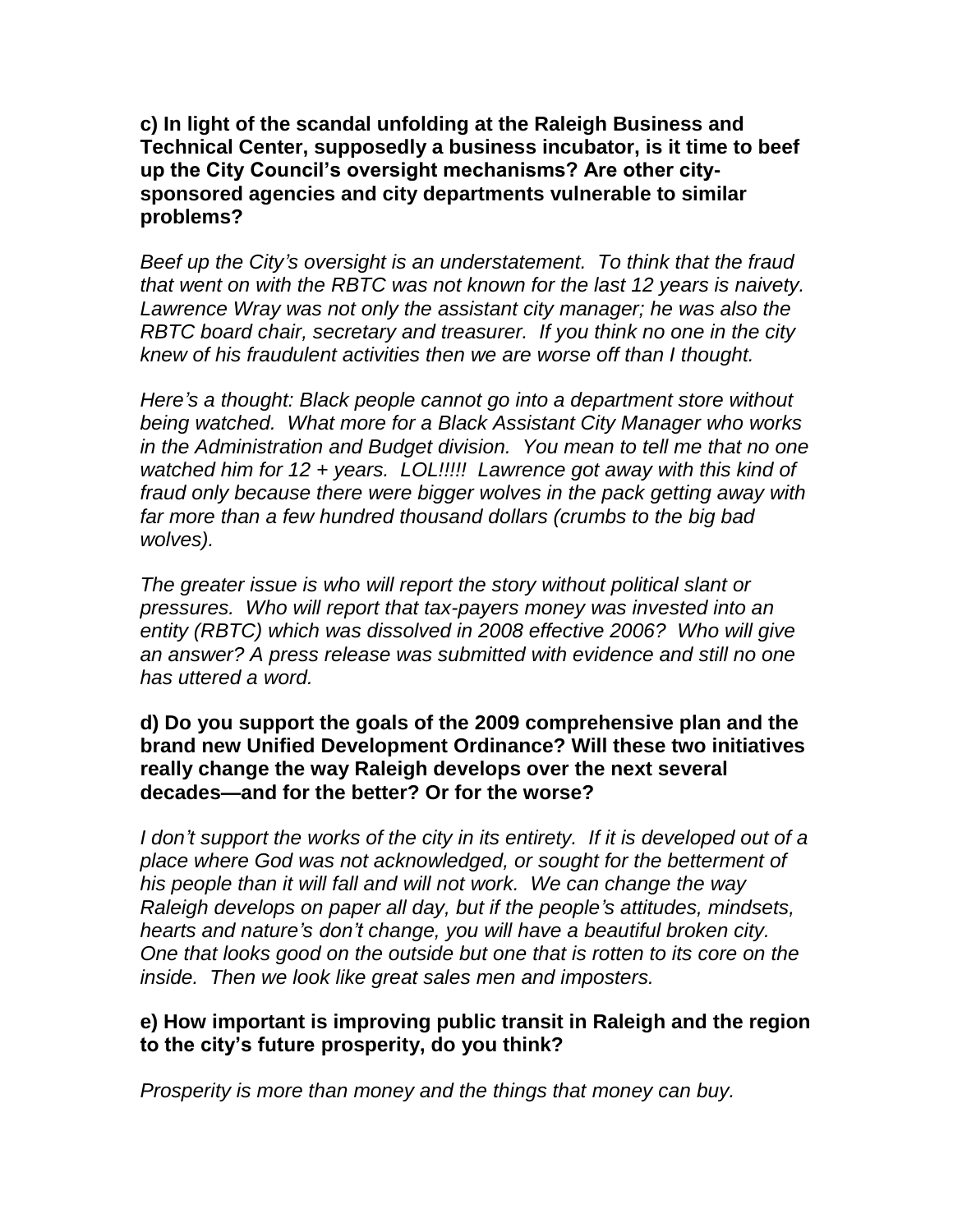*Improving transit may be important, but it is not the uttermost priority. We can do things different. We can sit back and relax and think about the bondage we are creating with the debt that we will be accruing. Bonds are not always the best answer. But the "American Way" says, if I can't afford to pay for it, I'll just go into debt for it. This is not the mindset that the people should continue to adopt.* 

**f) If elected, will you ask the Wake County Commissioners to allow a public referendum in 2014 on a ½-cent sales tax for transit, the same as Durham and Orange counties have passed?** 

#### *NO*

**g) Until the ½-cent sales tax is in place in Wake, what else should Raleigh do on its own, if anything, to jump-start public transit within the city?**

*I believe in paying fair market value for the land, especially when the City can prove no other benefit to the people outside of a park.*

*To Jump-Start transit, I would incorporate Shuttle/Express Vans that can get to places where large amounts of people are employed (i.e. research triangle). You can have shuttle vans move throughout the city during peak hours both am and pm shifts. This is much quicker than the bus. The*  vans can be equipped with Wi-Fi, phone chargers, hot coffee, etc.

*This can be financed through the Church (the ONE Church of Raleigh) when she begins to pay taxes and the City in honor to God begins to pay tithes.* 

**h) Raleigh is trying to gain control of the 325-acre Dorothea Dix Hospital tract for use as a destination park. Do you support this effort? Should Raleigh pay fair-market value for the land, via lease or purchase, as many in the General Assembly demand? Please share your thoughts on how development of the park should be financed, if at all?**

*Raleigh is investing more in brick and mortar(infrastructure) then in its people. People are the greatest resource and assets we have. If there is anything that Raleigh is not short of it is Parks. To think that the homeless population cannot find shelter in the city is sad. For crying out loud…build a huge hotel whereby the homeless have to work to earn their keep. Put them to work, train and develop them to function, get them the healing that*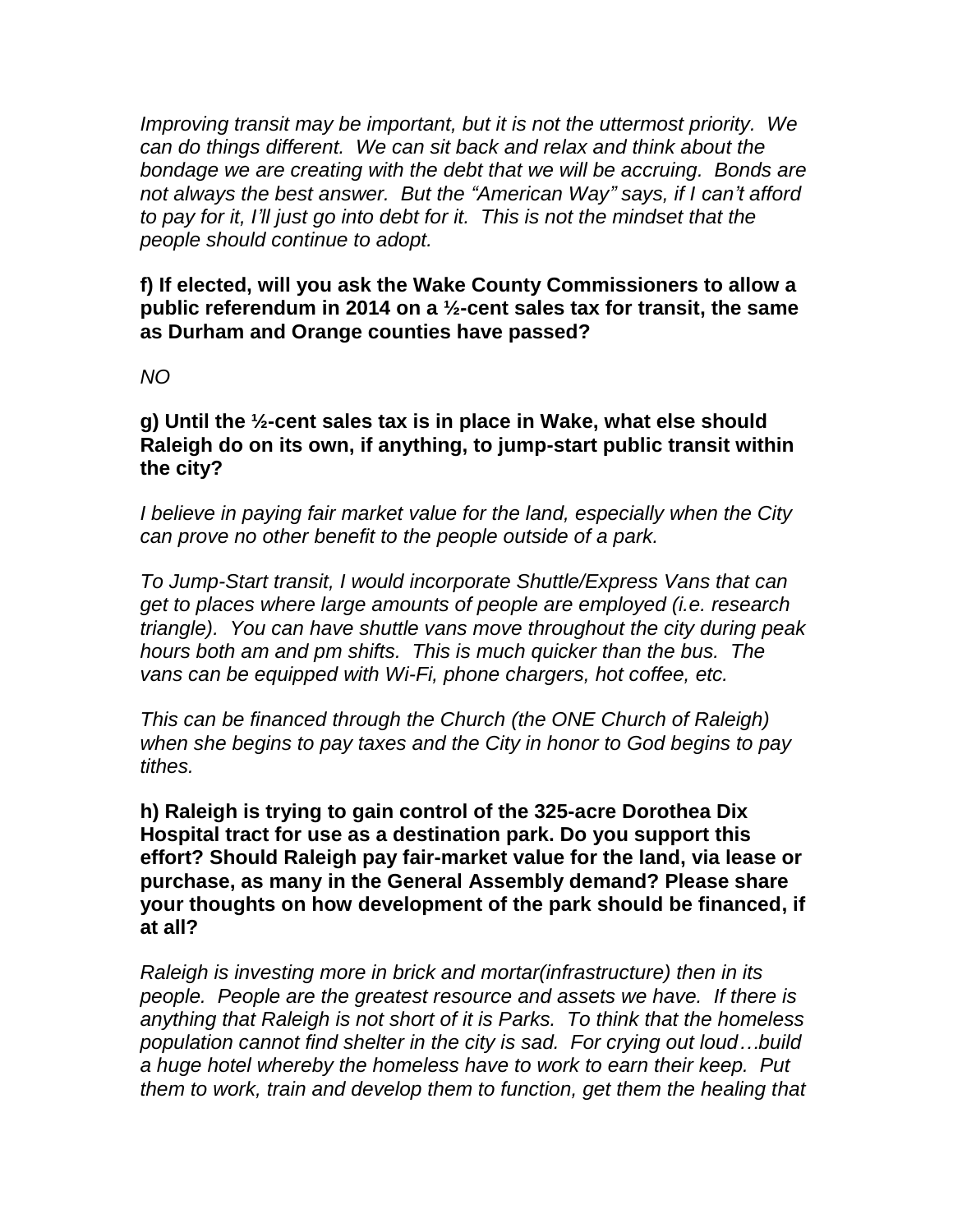*they need to repair the cracks and breaches within their souls.* 

**i) As part of a growth and economic development strategy, should Raleigh begin to use tax-increment financing (TIFs), subsidizing current developments with anticipated future property tax gains? If so, what policy limits, in any, should be adopted as part of a TIF plan?**

*None! I do not support this.*

**j) For many years, it's been a point of pride for Raleigh managers and Council members that Raleigh government costs less, and the city's property tax rate is lower, than other towns in Wake County and other North Carolina cities. On the other hand, services may suffer because of inadequate funding. Are you concerned that Raleigh is investing too little to achieve the world-class status to which it aspires? Or can spending be cut further without sacrificing quality?** 

*The more you build and develop on broken infrastructure, the more you will need as the demand on that infrastructure increases. I understand that we have the some of the best and brightest men and women who work for our city, but if they do not embody the nature of Christ and if what they have worked for to build was not in God, for the purposes of God and his people then Raleigh's world-class aspirations are merely just that. In this season, if it is not birthed out of God, it will not stand and it cannot be sustained.* 

# **k) Is Raleigh doing enough to serve its growing Hispanic population and help them feel a part of the city?**

*No! In fact, we are allowing them to be exploited for our own selfish motives and financial gain.*

# **l) Is Raleigh doing enough to serve its growing population of homeless and street people, many of whom suffer with mental illnesses? If not, what do you recommend?**

*If enough pressure can burst pipes, what more can it do for the human mind which is made up of human tissues. Homelessness is not a decision that someone decided to make one morning over a cup of coffee. These things are by-products of injustice. Not everyone has the same wherewithal to push past the nonsense and keep moving. There are many who have checked out–injustice and pressures will make you do that. The bible tells us to pray for those who are in authority so that we may have a*